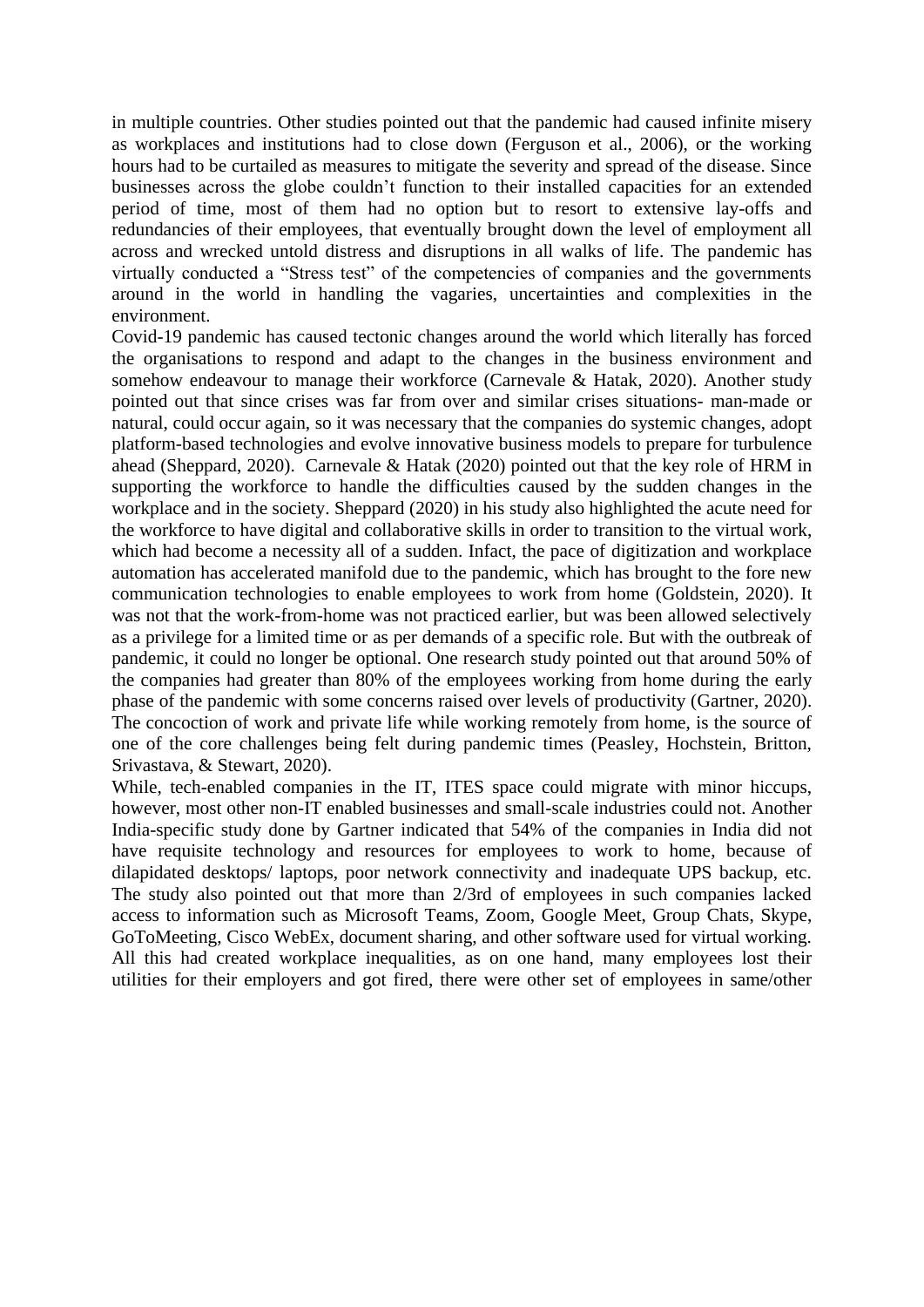merged with others, or got defunct either due to skill issues or due to business viability concerns, but for most employees, their roles changed radically and irreversibly. It was nothing less than a "career shock" for most employees as they had to rethink their career directions and goals all over again after facing short-term setbacks like reduced or delayed salaries, cut in benefits, job losses, etc (Akkermans et al., 2020). The employees had no choice but to learn new skills to enhance their employability and remain a part of the digital revolution (Sheppard, 2020). Even many managers and HR Leaders had not led teams in a completely remote environment earlier and didn"t have any clue on how to engage, collaborate and get work done in a virtual environment (Caligiuri et al., 2020). They had to learn on the go and hence the gaps and challenges in managing the company"s human resources, were inevitable.

## **Research Methodology**

The research used exploratory qualitative approach to get primary data for this research through "face-to-face interviews" through Google Meet platform during June and October, 2021. Using convenience sampling technique while leveraging the personal contacts of the researcher, such respondents were identified who were heading the HR function of their organization in India across diverse industries (viz., Information Technology, Business Process Outsourcing, Legal, Telecom, Education), having minimum 10 years total experience and at least 2 years tenure in the current organization. This "expert interview" methodology got regulated by the research questions, and helped the researcher to "discover" instead of "testing variables" (Corbin & Strauss, 2008). Invites for the interviews were sent to 39 Heads of HR, however, due to the nature of research work, confidentiality of the company information, non-availability or personal issues of certain experts (HR Leaders), the number of respondents got limited to 31, despite multiple follow-ups and reminders. The sample size ultimately achieved was significant, although as per literature review, sample size of 10 could have been regarded as a sufficient sample size to analyze (Glaser & Strauss, 1967; Baker & Edwards, 2012).

The interviews that lasted for about 30 minutes each, were semi-structured so as to be sufficiently open to capture the perspectives and reflections of the experienced HRM professionals, yet follow a broad structure in terms of the identified objectives.

The following open-ended research questions were identified for this study:

Q1: What were the top 3 positives and top 3 people-related issues or challenges, that you faced in your organization post the outbreak of Covid-19 pandemic?

Q2: How did the different HRM functions of your organization evolve in the backdrop of pandemic?

Q3: What are the future directions and focus areas of HRM that you plan to work on for the post-pandemic period?

The interview sessions were recorded for analysis purpose, with express permission from each respondent, with a commitment that complete confidentiality and anonymity will be maintained regarding the information shared by them. The qualitative data was coded by identifying themes/sub-themes and their respective frequencies, wherever required, followed by data analysis, interpretation, conclusions and recommendations.

## **Data Analysis & Discussions**

The 31 respondents were from diverse industries- (a) Information Technology (IT)- 8; (b) Business Process Outsourcing (BPO)- 7; (c) Telecom-7; (d) Law firms- 4; (e) University-5. Out of total 31 respondents, 20 were males and 11 were females. Average working experience of respondents was 15 years with minimum tenure of 3 years in their current organization.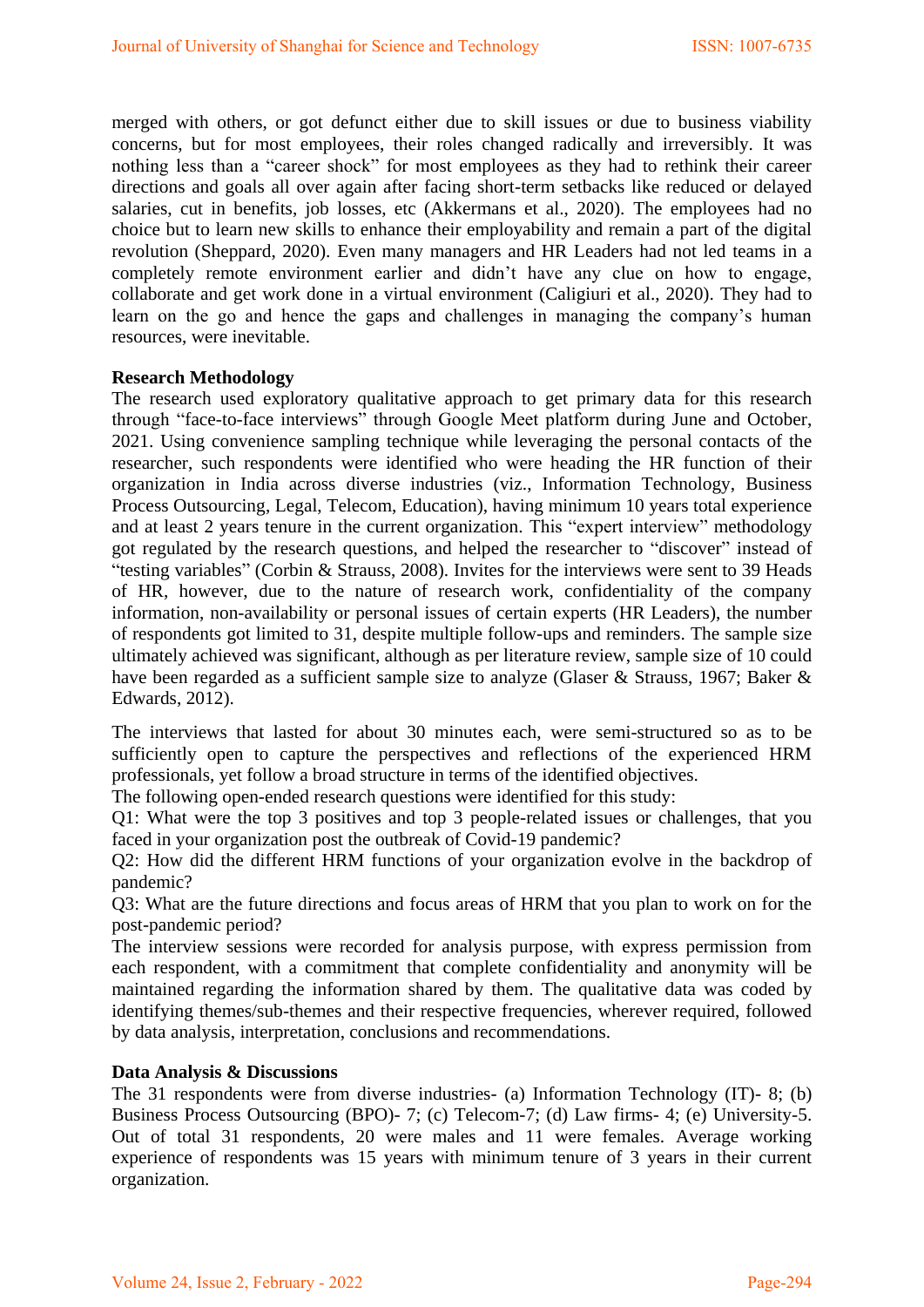Regarding the first research question on positives experienced post the outbreak of Covid-19 pandemic, most respondents were unanimous that the crisis brought to the fore the centrality of the human aspect in management of the organization. Managers and leaders who were themselves experiencing pain and distress in their surrounding naturally became more sensitive to employee needs and expectations, which contributed to humanising the workplace. The other straight benefits that emerged were that business continuity plans started to be taken seriously by organizations, which hitherto remained on paper only. Digital transformation and adoption of alternate modes of employment and engagement, which used to be need and role-based earlier, and often subject to budgetary constraints to be put off to some future times, suddenly got pre-eminence and got agreed for implementation in no time.

Regarding the people-related issues or challenges faced post the outbreak of Covid-19 pandemic, the respondents shared diverse issues like Lack of Agility, redefining organizational performance, health and well-being of employees, engaging employees remotely, managing work expectations in a completely virtual environment, balancing employee benefits and job security with business continuity, resetting business and HR practices in uncertain future, ensuring collaboration under stress and grooming/developing leaders during volatility and ambiguity. However, the top 3 issues identified through the research were- (i) Resetting business and HR practices in uncertain future (85%); (ii) Health and well-being of employees (78%); (iii) Balancing employee benefits and job security with business continuity (60%).

On the  $2<sup>nd</sup>$  research question, viz. Q2: How did the different HRM functions of your organization evolve in the backdrop of pandemic, multiple open-ended questions were asked pertaining to diverse functions/sub-functions of HRM one by one to elicit the response.

*Recruitment & Onboarding:* HRM professionals are leveraging technology to screen, evaluate and engage with potential candidates. Social media platforms like LinkedIn, Facebook and Twitter, coupled with Digital job boards, virtual job fairs and AI-powered recruitment tools, are being used extensively for recruitment purposes. Resume screening through Applicant Tracking system (ATS) and telephonic interviews were already being practiced before pandemic struck. With social distancing becoming a norm and travel restrictions being in place, video interviews and video-conferencing based meetings, including online platforms like Google Meet, Skype and Zoom, have now taken stronger roots and are considered a viable and effective solution to taking objective hiring decisions.

Onboarding and induction of employees has also gone predominantly online. Candidates are sent a link through a few days before their actual date of joining, through which they can enter all details, complete joining formalities, upload documents, verify credentials, get trained and know about different facets of the organization online. In order to keep the candidates and new employees engaged, organizations are increasingly using gamification to combine learning with fun, recognition and camaraderie. HR teams vouch for this scalable model and are building this as a long-term digital recruitment strategy for the post-pandemic world. Virtual Reality is also being experimented by some organizations to give a virtual walk-through of the workplace and give the new employees a real feel of working there. IT teams ensure that all the email IDs, login credentials and other hardware and software resources, especially the communication tools, online meeting solutions and file-sharing applications etc., are made available to new employees on their first day itself and the new joiners home office is set-up. HR team provides access to company policies, processes and resources pages having all the information that the new joiner needs to settle down. Multiple virtual social gatherings are held in in the initial 1-2 weeks so that new joiner is able to socialize virtually and get to know his/her colleagues at personal level. Buddies are also assigned to each new joiner to help them navigate the initial phase without any major issues.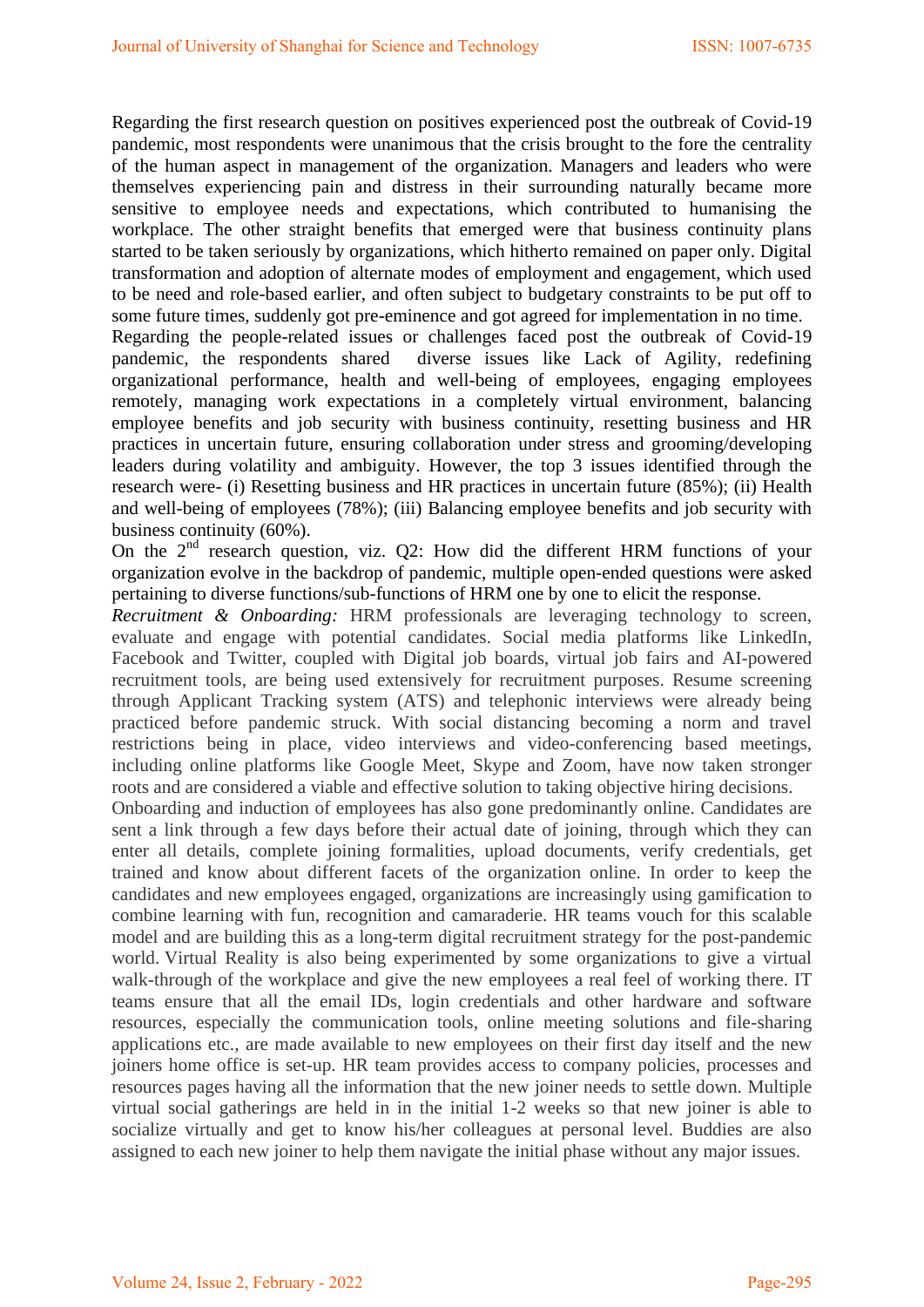*Performance Management*: Once the new employee has been onboarded and inducted in the organization, the short-term/long-term goals, workplans, expectations and job responsibilities are shared by respective manager. A protocol and schedule for daily, routine catch-up calls in teams setting and frequent 1:1 check-in call, is also set up. These calls help to calibrate, discuss forthcoming tasks, share feedback, resolve any potential concerns and align team members with a common vision.

Wherever required, dedicated problem-solving and coaching sessions are held with the concerned employees at short notice, so that employees get timely support and clarification that they need to reinforce their productivity and help them achieve their defined goals and objectives.

*Employee engagement:* In addition to above practices, organizations hold frequent pulse meetings or surveys, or "temperature checks", or "Mood-o-meters" to know what is going on in the minds of their people at different points of time. Many times, it results in disbanding or streamlining old HRM practices, or sensitizing managers, or issuing clarifications to clear the air, or rejig the current system. By being sensitive to employee feedback and concerns and demonstrating timely improvements, organizations demonstrate that employee's opinion matters, enhances their ownership in the assigned tasks and motivate them to stay longer. Also, work and jobs get redesigned regularly to give more control to employees and teams over their work, with managers acting as facilitators and sounding boards in bouncing off ideas and brainstorming to arrive at the best solution. In the online environment, managers are being sensitized that overt and frequent display of gratitude, praise and sharing positive feedback on the efforts of employees is very critical to success, employee engagement & retention. Pandemic has made organizations realize the importance of several non-workrelated factors, like employee"s health, child care, house maintenance, family distress, etc, which play in the minds of employees at work and impact their motivation and productivity.

*Employee Health & well-being:* Organizations are taking steps to ensure employees remains happy, healthy, resilient and their health-related concerns are proactively addressed, so as to facilitate their physical, social and psychological well-being during the tenure with the organization. Certain new practices adopted by the organizations include online yoga sessions, providing Covid Insurance cover, organising camps within office premises or having tie-up with local hospitals to vaccinate employees, Additional mandatory day-offs, shortened meetings, scheduled "No meeting hour / working day" and "No meeting Friday", flexibility in working hours, launching wellbeing programs focusing on mental and spiritual well-being of our employees and their families, reinforcing Employee Assistance Programs (EAPs), etc.

*Compensation and Benefits*: This has been one of the biggest casualties during pandemic times, with job losses, pay cuts, suspended bonuses and salary increments, benefits and perquisites being cut down to optimize cost. Almost 50% of the organizations surveyed had deferred 20-30% of the employee salaries for 6 months, while the remaining ones had maintained the regular salaries, bonuses and incentives during 2020 and were rethinking strategies in 2021, with focus to manage short-term cost and balance it with long-term resilience in the organization. One of the options being considered was to offer skill-based pay to employees, wherein employers could differentiate pay using incentives that are variable, time-bound, linked to achievement of higher levels of productivity, and could be easily withdrawn when its utility was not felt. Some employers have quite magnanimously started paying last drawn salary to families of employees who died due to Covid-19 for 2-5 years or even till retirement, and/or undertaking to reimburse their children education till the graduation level, and/or providing jobs/upskilling to family members of covid-19 victims among their employees. One clear emerging trend is that the focus is gradually shifting to "beyond pay", as employees have started to value workplace flexibility, job security, work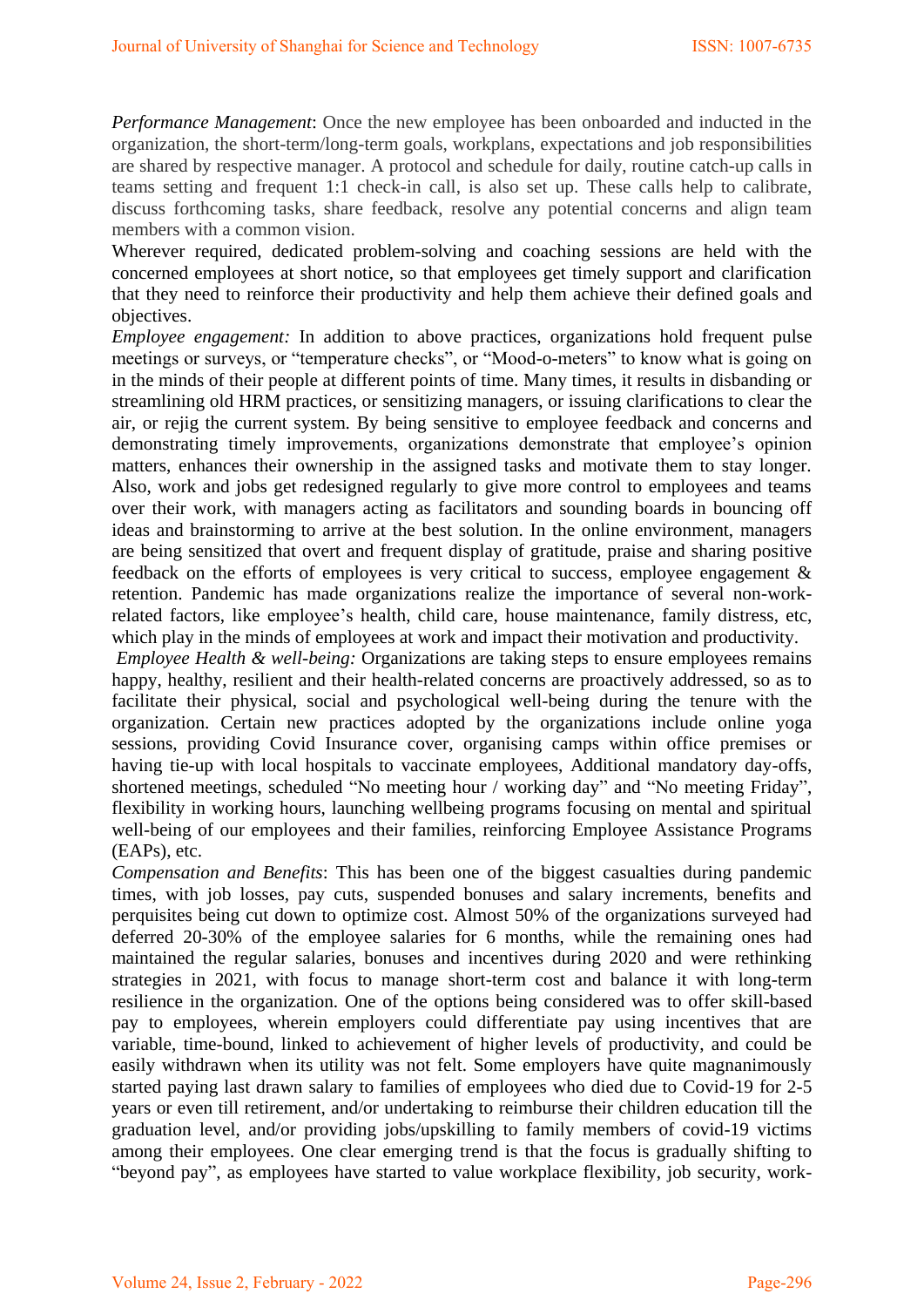life balance more than ever. Many employees seem unwilling to travel and instead prefer to work from their homes at far-off locations albeit with lower salaries and benefits.

*Learning & development:* Covid-19 has perpetuated mismatch between supply and demand of qualified workers on the labour market. Organisations have realised it now more than ever that competencies required for business success are centred around people, whether through innovation, business development, customer service, knowledge management, leadership during crisis, culture development and employee competence development practices, etc. Upskilling and reskilling current employees are helping organizations sustain themselves while optimising cost. As business models have been disrupted, product life cycles have shortened and turnaround times have reduced drastically, therefore learning is getting integrated into employee's every day work, as off-the-job classroom trainings are getting deprioritized. As work and roles are getting redefined post pandemic, focus is less on the rolebased trainings, which generally tend to provide diverse un-related skills, to development of specific critical skills required to achieve competitive advantage and design the workflows around those skills. Organizations are incentivising skill-based learning, laying more focus on self-learning by employees, followed by teach-backs and supported by creation of learning communities, thus encouraging social learning where team members acquire new behaviours by observing or imitating others. This approach is not only helping employees to learn faster but also enhances their engagement levels. Virtual collaboration rooms and mentoring networks are being used for grooming potential leaders. Managers are also being trained on how to effectively lead remote teams, building personal resilience, deal with ambiguities, manage performance, give feedback, and being provided coaching skills to develop competencies and potential of their people.

Work arrangements: This pandemic has seen an abrupt transition from physical working environment interspersed with work-from-home on need basis, to a completely virtual environment due to extended lockdown imposed by the state authorities to prevent the spread of the coronavirus. As the situation eased in between and in the last 2 months, the organizations are either continuing with the same virtual arrangements or are transforming into hybrid workplace for the long-term.

On the  $3<sup>rd</sup>$  research questions, as to the future directions and focus areas of HRM that they plan to work on for the post-pandemic period, it came out very evidently that Hybrid workplace is here to stay. Reverting back to a completely physical working environment as prevalent during January 2020, is no longer an option on the table. Digital transformation of the organizations is already at an advance stage and it is not practical to undo the gains achieved till now due to it. One of the practices followed by organizations in the last 1.5 years was preference to leased and contingent workforce to handle fluctuations in volume and demand, instead of offering permanent employment, unless the hiring is for futuristic skills which they need to build in the organization. This is likely to continue in the post-pandemic era as well.

Organizations are trying to figure out the right balance between extent of virtual working feasible and organizational effectiveness coupled with individual health and well-being. Organizations are also experiencing greater receptivity from employees to work from home, even with reduced benefits and compensation, since it helps them to cut down on their travel time, expenses, morning rush, traffic-related stress coupled with air and noise pollution outside. They can have more family-time and plan their things better, thus giving them more control of their lives. Besides, for many environmental- friendly employees, it is a chance to reduce the carbon footprint and prevent further environmental degradation, which could have led to the current crisis situation.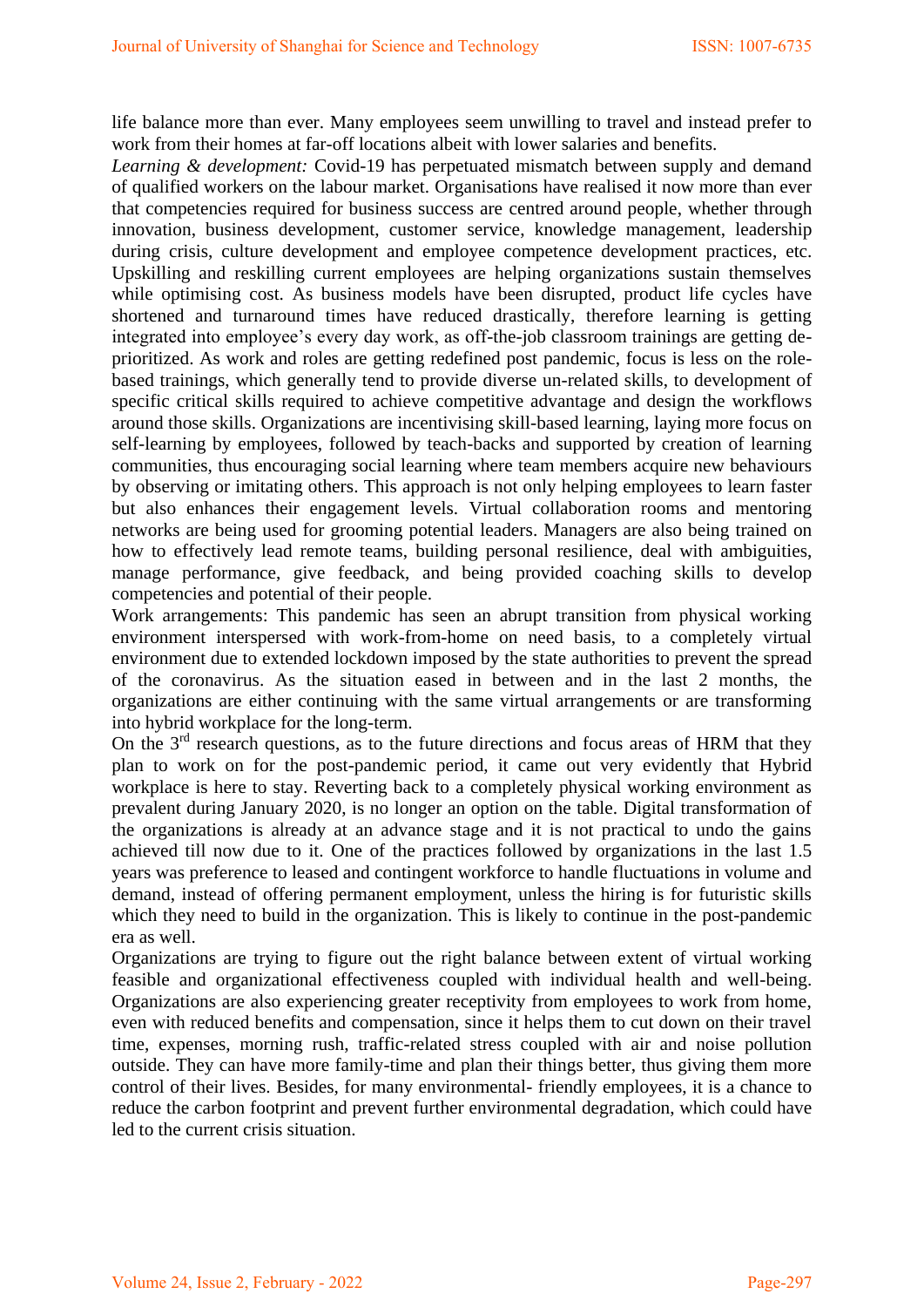## **Conclusion and Recommendations**

The pandemic has not only caused a paradigm change from where we work, but is also altering the work we do, who can do it and how it will get done. For this, organizations have to revisit their definitions of talent and value chain analysis which formed the basis of their business model till now.

The COVID-19 pandemic has brought health and safety concerns in the forefront and has brought to limelight the critical role of the HRM function in managing the health and safety of the employees. Undoubtedly, the pandemic-driven virtual working environment has led to longer work hours, greater physical and financial stress, increased work-life conflicts, besides experiencing loneliness, frustration, stigma, boredom and other mental-health issues. These are real concerns and organizations in their spree to go virtual or adopt hybrid work arrangements, should proactively address them and "humanize the workplace" more. It might mean having more non-work virtual meetings, fun activities to re-energize online relationships and maintain the motivation and productivity of employees. To break pandemicimposed silos at home, virtual collaboration has to be encouraged big way, by building and rewarding employees" virtual collaboration skills, facilitating "perceived proximity", and design the workflow and goals accordingly. Organizations have to make sure that work fits into their employees' lives rather than expecting employee to turn their lives topsy-turvy just to fit to the work requirement. The psychological contract with the employees is required to be re-negotiated along with re-organization of the work.

State of uncertainty alongwith unforeseen risks and challenges, have not only impacted the organizational outcomes, but had a telling impact on the individual employee"s well-being and engagement levels on multiple fronts. Part of it happened because of lack of prompt, empathetic, transparent and continuous communication between organizations and its employees. This is really one of the most significant pre-requisites for any change management to become successful, which requires attention from the organizations.

During challenging times of pandemic, focus of HRM professionals has to be more on interpersonal relationships rather than rules, standards, control and hierarchy. HR Leaders have to inspire trust by demonstrating competence, respecting diversity, taking credible actions with agility, standing up for issues when it matters, expressing gratitude and appreciation, providing clear directions to others even under ambiguous situations, and always taking their people along in evolving solutions. List of competencies to lead into the future, and also required to the developed in the budding talent, now certainly include cultural agility, tolerance for ambiguity, managing uncertainty, being resilient, remaining curious, collaborating even under stress, and respecting diversity.

As the economy is gradually coming out of the shadows of pandemics, organizations have started to hire more part-time employees and contractors, with flexible work arrangements and job sharing on the rise. Companies are re-evaluating whom they would like to like to retain, retrain or let go, based on the critical skills and demand and supply situation. This calls for reviewing and revamping organization"s HR practices, especially the compensation and benefits programs. To make up for the lack of apparent monitoring and control of employee's day to day activities while working from home, organizations have to be techenabled so that with the help of "online dashboards" and digital data, managers could evaluate team member"s workload and performance.

HR practitioners need to redesign learning strategies to facilitate employees to gain contemporary skills and technologies and update their digital skills. Instead of taking pride in reducing organizational cost by asking people to go, they have to pride themselves in playing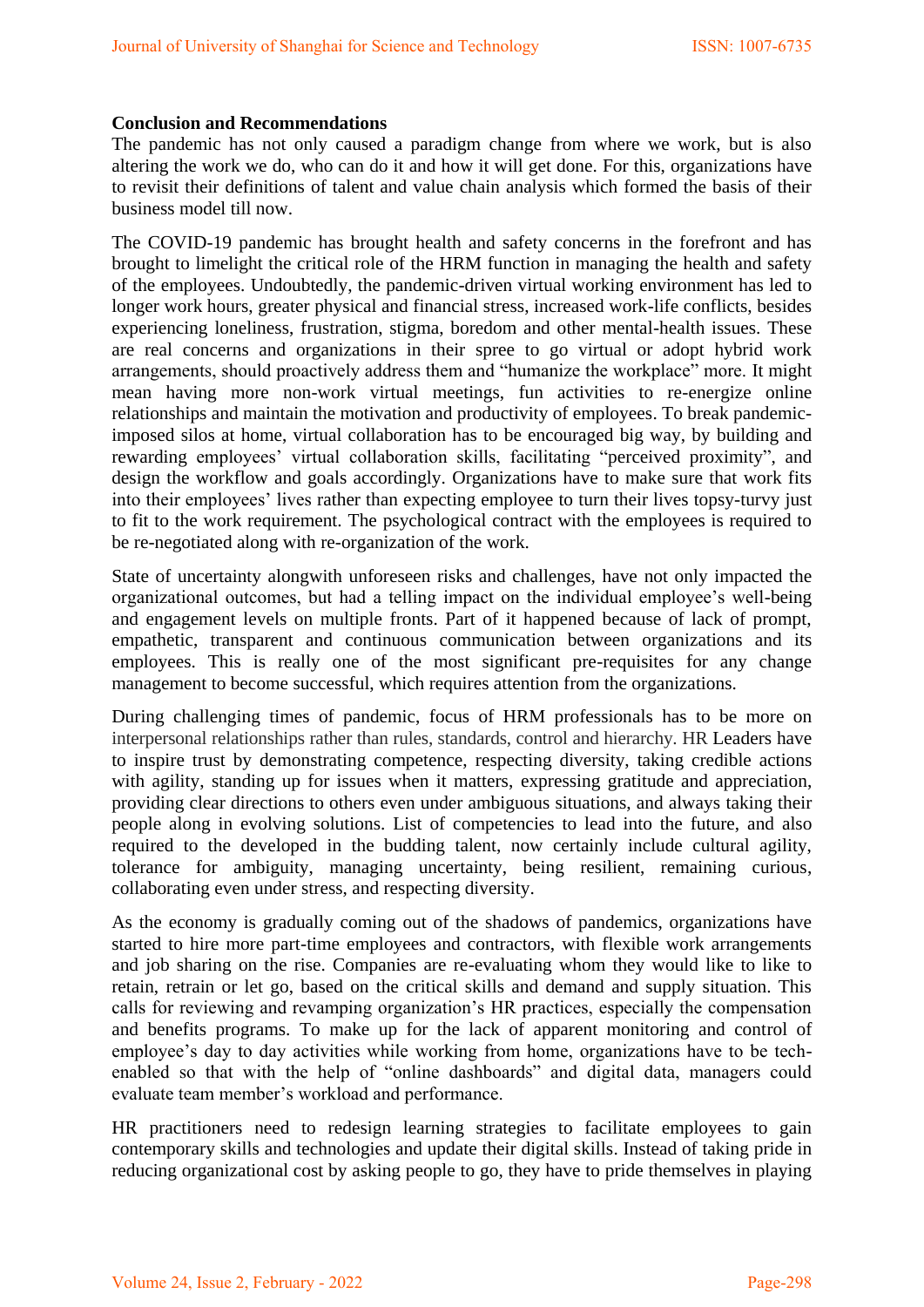a facilitating role in organizational transformation through upgrading their skills and abilities to make them future-ready. Covid-19 has already heightened employees' desire to learn and enhance their employability, which explains resurgence in self-directed learning by employees, that needs to be further reinforced by organizations by offering access to online learning resources, or reimburse employees' online training to achieve synergy between individual aspirations and organizational needs. Future of learning and development lies in adopting "Agile learning methodologies" by the organizations that focus on speed, flexibility and collaboration.

## **References**

van Tulder, R., Jankowska, B., & Verbeke, A. (2019). Introduction: progress in international business research in an increasingly VUCA world. In *International Business in a VUCA World: The Changing Role of States and Firms*. Emerald Publishing Limited.

Brodeur, A., Gray, D., Islam, A., & Bhuiyan, S. (2020). A literature review of the economics of COVID‐19. *Journal of Economic Surveys*.

Gourinchas, P. O. (2020). Flattening the pandemic and recession curves. *Mitigating the COVID Economic Crisis: Act Fast and Do Whatever*, *31*, 57-62.

World Economic Forum. (2020). The Future of Jobs Report 2020. Geneva: World Economic Forum.

Ferguson, N. M., Cummings, D. A., Fraser, C., Cajka, J. C., Cooley, P. C., & Burke, D. S. (2006). Strategies for mitigating an influenza pandemic. *Nature*, *442*(7101), 448-452.

Carnevale, J. B., & Hatak, I. (2020). Employee adjustment and well-being in the era of COVID-19: Implications for human resource management. *Journal of Business Research*, *116*, 183-187.

Sheppard, B. (2020, May 18). A guide to thriving in the post-COVID-19 workplace. Retrieved July 25, 2021, from World Economic Forum: <https://www.weforum.org/agenda/2020/05/workers-thrive-covid-19-skills/>

Goldstein, J. (2020, June 4). An architecture of optimism in a post-pandemic society. <https://vimeo.com/426321673>

Gartner. 2020. Gartner HR Survey Reveals 41% of Employees Likely to Work Remotely at Least Some of the Time Post Coronavirus Pandemic. https://www.gartner.com/en/newsroom/press-releases/2020-04-14-gartner-hr-survey-reveals-41--of-employees-likely-to-. Accessed July 20 2021.

Peasley, M. C., Hochstein, B., Britton, B. P., Srivastava, R. V., & Stewart, G. T. (2020). Can"t leave it at home? The effects of personal stress on burnout and salesperson performance. *Journal of Business Research*, *117*, 58-70.

Trougakos, J. P., Chawla, N., & McCarthy, J. M. (2020). Working in a pandemic: Exploring the impact of COVID-19 health anxiety on work, family, and health outcomes. *Journal of Applied Psychology*.

Caligiuri, P., De Cieri, H., Minbaeva, D., Verbeke, A., & Zimmermann, A. (2020). International HRM insights for navigating the COVID-19 pandemic: Implications for future research and practice.